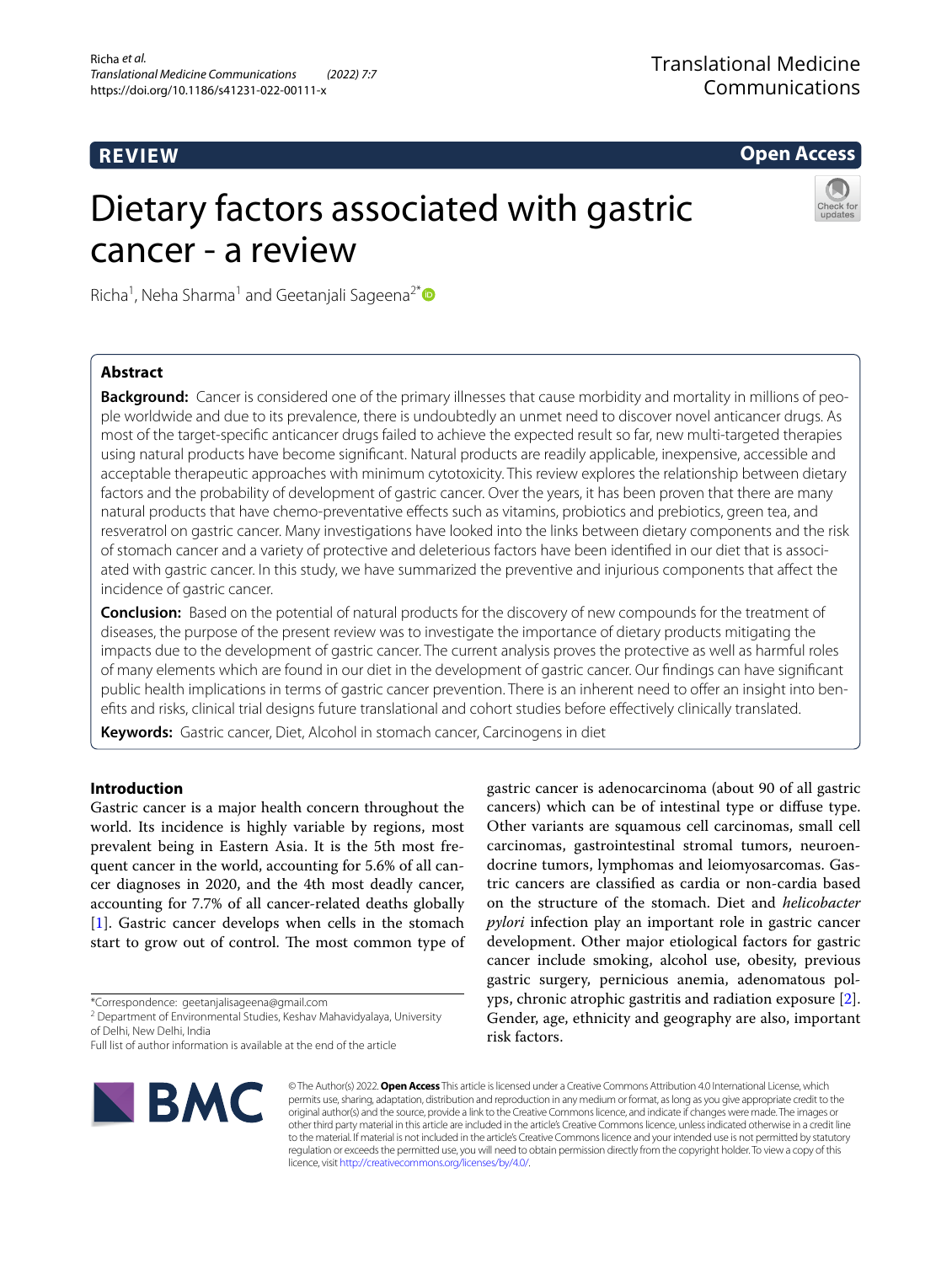Diet is an important modifable risk factor for gastric cancer. There is adequate epidemiological evidence which suggests links of some nutritional exposures and dietary components with gastric cancer. Adequate diet modifcation may play a key role in reducing the incidence of gastric cancers. This review updates and summarizes the existing data on diet related factors which are associated with increasing risk of gastric cancer or have role in gastric cancer prevention (Table [1](#page-1-0)).

# **Dietary factors associated with prevention of stomach cancer**

### **Citrus fruit, favonoids and vitamin C**

Many studies have shown the positive efect of citrus fruit intake on prevention of gastric cancer. One- stage pooled analysis including 6340 cases and 14,490 controls from 15 case–control studies from the stomach cancer pooling (StoP) project consortium by Paola Bertuccio et al. has proved an inverse association between citrus fruits and gastric cancer. This association was similar for all gastric cancer sub-sites and histotypes [\[4](#page-8-2)]. Other hospital- and community- based case–control studies have also shown the similar efect with inclusion of citrus fruit in diet  $[5, 6]$  $[5, 6]$  $[5, 6]$  $[5, 6]$  $[5, 6]$ . This protective effect is due to flavanones (a type of favonoids) which are present in citrus fruits and juices. These flavanones prevent human gastric cancer cell proliferation, migration and invasion. Hesperitin and naringenin are the two main protective compounds of favanones due to their antioxidant potentials [\[7](#page-9-2)[–9](#page-9-3)]. It was seen that by increasing the amount of fruit in the diet of Finnish women for 5weeks, the mean plasma concentrations of hesperitin and naringenin were increased by more than 6 times and 20 times respectively [[10\]](#page-9-4). Citrus fruits are also rich in vitamin C which reduces the risk of gastric cancer development [[11\]](#page-9-5). A Korean case control study showed an inverse relationship between vitamin C and gastric cancer with a signifcant diference for the highestversus lowest intake categories. Also, it was seen that Vitamin C-contributing foods, including cabbage, strawberries, and bananas, were protective factors

<span id="page-1-0"></span>

|  | Table 1 Dietary factors associated with gastric cancer risk [3] |  |
|--|-----------------------------------------------------------------|--|
|  |                                                                 |  |

against the risk of gastric cancer  $[12]$  $[12]$ . Though some of the studies done in the \past failed to prove the preventive effect of vitamin C for gastric cancer  $[13, 14]$  $[13, 14]$  $[13, 14]$  $[13, 14]$  $[13, 14]$ , but most other observational studies and meta-analysis proved its beneficial effects [15-[17\]](#page-9-10).

Phytochemicals display their anticancer movement through focusing on signaling pathways, advancing apoptosis, controlling cancer prevention agent status and detoxifcation. Individual favonoids in food might apply distinctive chemoprotective activities against carcinogenesis and this can be one potential justifcation behind the conficting discoveries of epidemiological learns about the relationship between absolute favonoid intake and the risk of disease. The dietary sources flavonoids, hesperetin and naringenin have been reported as chemopreventive agents  $[18–20]$  $[18–20]$ . The benefits of the two favanones exhibit antioxidant, anticancer and antiinflammatory properties  $[21-24]$  $[21-24]$ . Recently, the citrus favonoids naringenin (NAR) and hesperetin (HSP) have been accounted for to forestall senescence  $[25]$  $[25]$ . The likely chemoprotective impacts of favonoids independently furthermore, later on, designated chemoprevention with explicit plant-determined polyphenolic mixtures could turn into the favored methodology for malignant growth anticipation  $[26]$  $[26]$ . At that, flavonoids don't act through a solitary natural system yet rather regulate molecular events and diferent intracellular signaling pathways for example, progression of cell cycle stage I and II metabolic enzymes [[27,](#page-9-17) [28](#page-9-18)].

#### **Vegetables**

Many studies have proved the beneft of vegetable intake in lowering the gastric cancer risk. The protective effect increases with portions per day [\[29](#page-9-19), [30\]](#page-9-20). Cruciferous vegetables have anti-carcinogenic properties [[31\]](#page-9-21) and have been associated with reduced risk of various cancers, including stomach, lung, breast, bladder, gastric, colorectal, and prostate. Its cancer prevention properties may be due to vitamin C, folate, dietary fber, phytoestrogens, selenium, and phytochemicals contained in it.

| Dietary Factors | Decreased risk          | Increased risk                      |
|-----------------|-------------------------|-------------------------------------|
|                 | Green yellow vegetables | Salt and salty food                 |
|                 | Allium vegetables       | Pickled foods                       |
|                 | Fruits: citrus fruits   | Smoked foods                        |
|                 | Flavanoid               | Nitrosamines and nitroso compounds  |
|                 | Green tea               | Alcohol (heavy intake)              |
|                 |                         | Red and processed meat (non cardia) |
|                 |                         | Haem iron (from fresh meat)         |
|                 |                         | Grilled meat and fish               |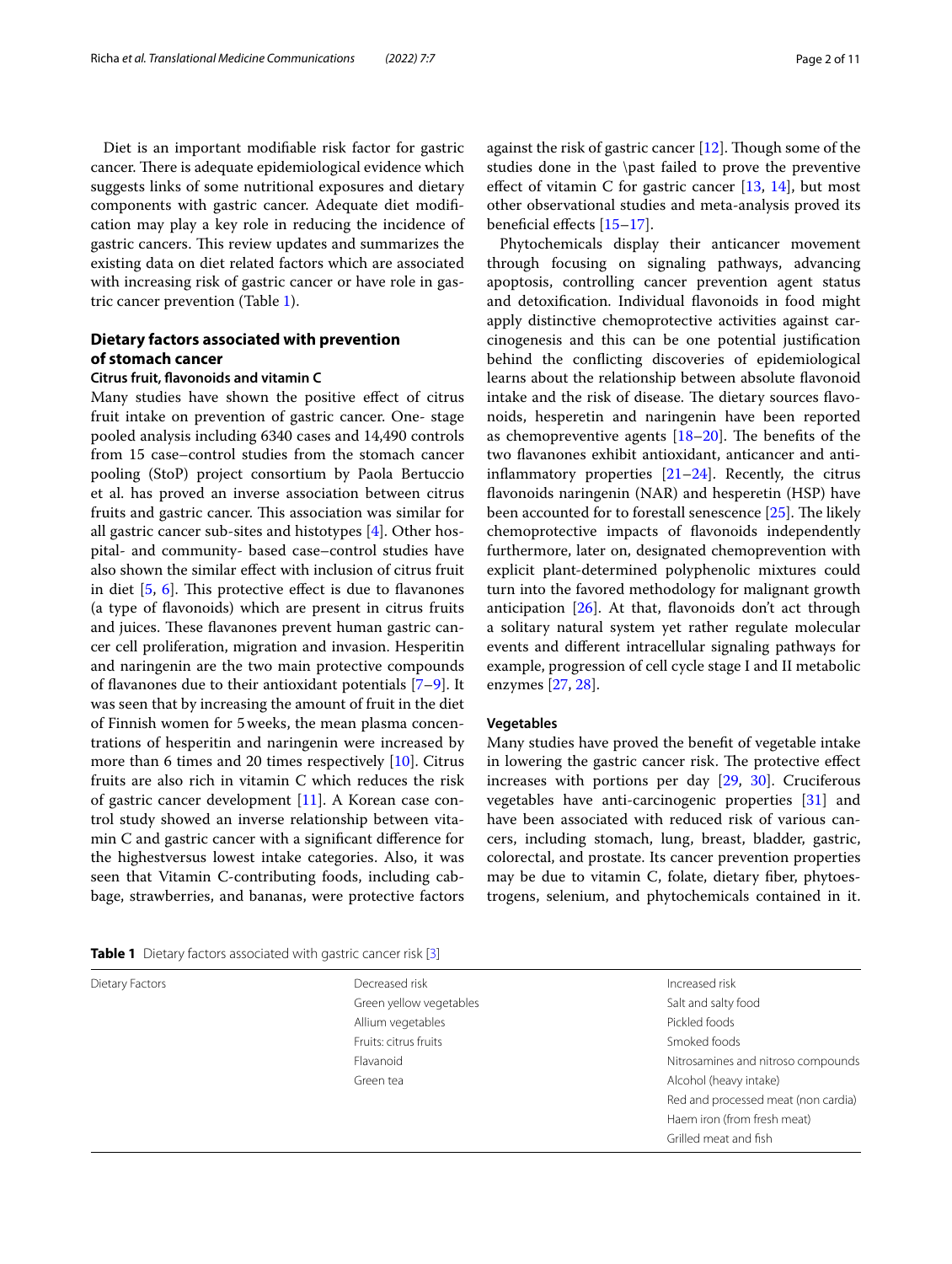A study by Morrison et al. showed a strong inverse association between gastric cancer and cruciferous vegetable consumption [[32](#page-9-22)]. Diets rich in vegetables and fruits and with low amounts of salty and starchy foods are recommendable for the prevention of gastric cancer [[33\]](#page-9-23).

## **Retinol**

Vitamin A plays an important role in controlling cell proliferation and diferentiation, hence infuences carcinogenesis. A prospective cohort study consisted of 82,002 Swedish adults who were followed from 1997 to June 2005 with a mean follow up of 7.2years showed that high intakes of vitamin A, retinol, dietary alpha-carotene and beta-carotene were associated with a lower risk of gastric cancer  $[34]$  $[34]$ . There are other studies which have shown that higher plasma levels of retinol are associated with a reduction in risk of gastric cancer [\[35](#page-9-25), [36](#page-9-26)].

#### **Wine**

Wine intake may decrease the chances of gastric cancer. A pooled database from three population studies conducted in 1964–1992 on a total of 15,236 men and 13,227 women which were followed for a total of 389,051 person-years, showed a signifcant association between glasses of wine drunk per day and gastric cancer [\[37](#page-9-27)].

There seems to be a negative association between wine intake and gastric cancer. The increase in wine intake decreases the risk of developing gastric cancer. The *Helicobacter pylori* disease has been demonstrated to be related with a twofold expansion in the danger of gastric malignant growth and quite a few studies have shown that wine obstructs the endurance of *Helicobacter pylori* in the stomach [[38–](#page-9-28)[40](#page-9-29)], however, the dynamic substances stay obscure. The connection between wine and gastric malignant growth in this study could likewise be ascribed to the substance of antioxidants in wine, which might have a defensive impact against malignant growth advancement. Resveratrol, a polyphenolic phytoalexin specialist in red wine has been implicated in cancer prevention  $[41-44]$  $[41-44]$ . These advantages ought to be accomplished by the infuence of a therapeutic agent with numerous molecular mechanisms and biochemical pathways for the avoidance of chemoresistance while having little cytotoxic consequences for normal cells [[45\]](#page-9-32).

# **Mediterranean diet**

The Mediterranean diet is based on the traditional foods that people used to eat in countries like Italy and Greece back in 1960 which mainly consists of vegetables, legumes and fish. The MD is thought to be protective against gastric cancer. An Italian case-control study with a total of 223 cases and 223 controls proved that higher adherence to MD is associated with a reduced risk of gastric cancer  $[46]$ . There are other evidence available in literature which showed similar results with adherence to MD [[47](#page-9-34), [48\]](#page-9-35).

# **Dietary factors increasing the risk of gastric cancer Salt and salty food**

Gastric cancer is a common neoplasia, and dietary variables, such as salt consumption, are thought to have a role in its development. A number of experimental investigations found that salt had a co- carcinogenic efect when combined with *Helicobacter pylori* infection, as well as some independent efects like increased cell proliferation and endogenous mutations. A comprehensive meta-analysis of longitudinal studies found that overall salt intake and salt-rich foods have a strong negative infuence on the incidence of stomach cancer in the general population [[49\]](#page-9-36).

#### **Pickled foods**

Consumption of pickled vegetables in East Asia has been linked to an increased incidence of stomach cancer in experimental investigations. A meta-analysis of epidemiologic observational studies which constituted a total of 60 studies, 50 case-control, and 10 prospective studies compared the risk of stomach cancer in pickled vegetable/food users to nonusers (11 studies) or to those in the lowest stated category of use (49 studies). Thirty casecontrol studies revealed a substantial increase in risk, while one revealed a substantial decrease in risk. Two prospective trials revealed a signifcant increase in risk, while none revealed a substantial decrease. The findings imply that eating pickled vegetables/foods may increase the risk of stomach cancer by 50%, with larger connections in Korea and China [\[50\]](#page-9-37).

# **Smoked foods**

Smoking is a well-known source of carcinogenic polycyclic aromatic hydrocarbons-contaminated food. According to epidemiological studies, there is a statistical link between the frequent consumption of smoked foods and the increased risk of intestinal cancer [\[51](#page-9-38)]. Smoked meats contain heterocyclic amines which are both mutagens and carcinogenic. People who ate smoked-dried salted beef on a regular basis had a nearly three-fold elevated risk of stomach cancer [[52\]](#page-10-0).

## **Nitrosamines and nitroso compounds**

Smoked preserved foods, cured meat products, salted preserved foods, and food dried by additions such as malt in the preparation of beer and whiskey all include preformed nitrosamine. Processed meats contain high levels of nitrates and nitrites. When nitrates and nitrites react with amino acids in the stomach, endogenous N-nitroso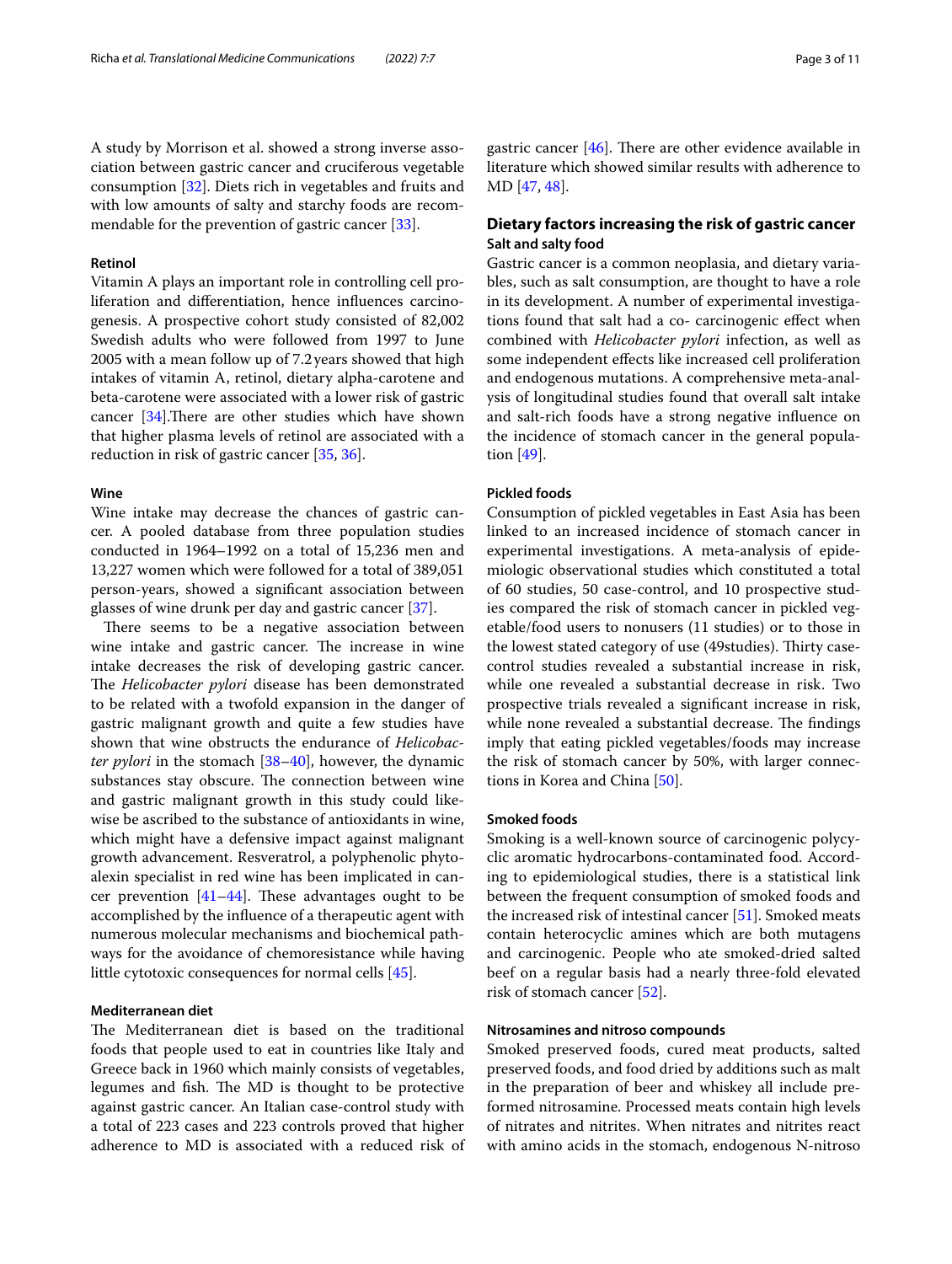compounds are formed. Endogenous synthesis of N-nitro compounds is triggered by haem iron in processed beef. By producing DNA damage and oxidative stress, haem iron accelerates the progression of pylori infection. Endogenously generated N-nitro compounds were reduced by ascorbic acid. By forming N-nitroso compounds, nitrates and nitrates, which are commonly used in processed foods, induce stomach cancer. N-nitroso compounds' reactive intermediates react with proteins and DNA in cells, causing cancer [[53\]](#page-10-1).

## **Alcohol**

A meta-analysis by Ma et al. which included 10 studies implied that consuming alcohol raises the risk of stomach cancer. This could be due to the fact that alcohol can function as a solvent, making it easier for other toxic compounds to reach the cells lining the upper digestive tract. In order to determine the diference between moderate drinking and the risk of gastric cancer and heavy drinking and the risk of gastric cancer, they divided the study participants into three groups: control group (no drinking), moderate drinking group, and heavy drinking group. This meta-analysis confirmed that alcohol consumption can increase the risk of gastric cancer even at lower levels of alcohol consumption [\[54](#page-10-2)].

#### **Red and processed meat (non cardia)**

There is a scarcity of prospective evidence on red and processed meat and the risk of esophageal and gastric cancer subtypes. In 1986, 120,852 people aged 55 to 69 were recruited, and their meat consumption was examined using a 150-item food frequency questionnaire. A case–cohort analysis was performed on 107 esophageal squamous cell carcinomas, 145 esophageal adenocarcinomas, 163 gastric cardia adenocarcinomas, 489 gastric non-cardia adenocarcinomas, and 3923 subcohort members after 16.3years of follow-up. In men, both processed and red meat consumption were linked to esophageal squamous cell carcinoma [\[55](#page-10-3)].

#### **Haem iron (from fresh meat)**

Heme iron can catalyze the endogenous synthesis of N-nitroso compounds, which are strong carcinogens, causing oxidative stress and DNA damage. In animal studies, dietary iron increases the risk of esophageal cancer, and it has been discovered as a growth factor for *Helicobacter pylori*, a known risk factor for stomach cancer [[56\]](#page-10-4).

#### **Chemoprevention with dietary supplements**

Chemoprevention of gastric cancer appears to be the most promising approach in reducing the incidence and mortality related to this cancer. As there is enough evidence available now regarding the protective role of diet containing micronutrients such as ascorbic acid, beta-carotene and alpha-tocopherol which have antioxidant properties, these dietary supplements can be explored as chemopreventive measure for gastric cancer. A study from Linxian China which recruited about 30,000 individuals showed a lower incidence and risk of death from, gastric cancer in those receiving b-carotene, vitamin E and selenium [\[57](#page-10-5)]. In a prospective randomised study by Zullo et al., the administration of ascorbic acid following *H. pylori* eradication signifcantly helps to resolve intestinal metaplasia of the gastric mucosa [[58\]](#page-10-6). A chinese interventional study of high dose folic acid in gastric carcinogenesis in beagles has proved an important role of folic acid as chemopreventive agent for gastric cancer with statistically signifcant diference between case and control arms [\[59\]](#page-10-7). Although there are many studies which have shown promising results for the role of dietary chemoprevention of gastric cancer, there are some studies which have failed to prove its beneft. A Colombian randomised control trial conducted on its high-risk population did not show signifcant beneft of vitamin C and b-carotene as chemopreventive agents for gastric cancer  $[60]$  $[60]$ . In another trial, supplementation with a combination of vitamin C, vitamin E, and selenium did not show any efect on the incidence of gastric cancer at 7years [[61](#page-10-9)].

The potential role of the various dietary supplements to be used for chemoprevention and in cancer patients need pharmacokinetic studies to determine the therapeutic concentration.

#### **Efect of dietary factors on gastric cancer mortality**

Along with efect of dietary changes on gastric cancer incidence, there are studies which have shown a signifcant effect of diet on gastric cancer mortality also. The Chinese study from Linxian mentioned above have also shown a signifcant diference in gastric cancer mortality in b-carotene, vitamin E and selenium group even after a longer follow up [[57\]](#page-10-5). An epidemiological study conducted in 24 countries has shown that dietary salt intake is a dose-limiting factor for gastric cancer mortality while the efect of nitrates is mainly associated with high salt concentrations [\[62](#page-10-10)]. In a study by Ngoan et al. which enrolled more than 30,000 subjects, the dietary factors showed a signifcant diference included yellow and green vegetables, processed meat and frequent use of cooking oil. Other factors which were efective but failed to show statistical signifcances were fresh food, pickled food and traditional soups  $[63]$  $[63]$ . The correlation of dietary factors with incidence of gastric cancer is described below (Table [2\)](#page-4-0).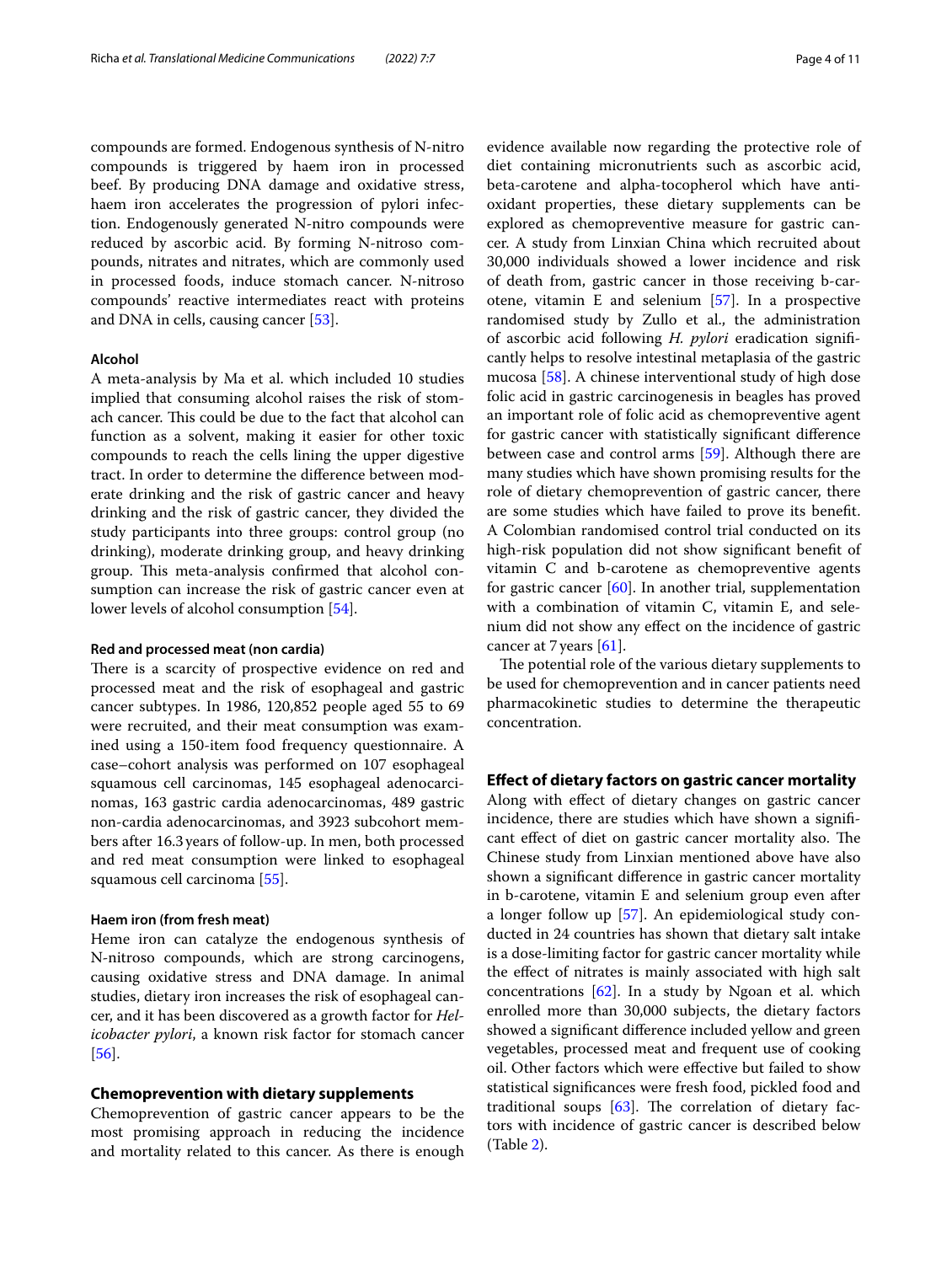| Table 2 Correlation of dietary factors with incidence of gastric cancer |                        |                                                                                                 |                                |                                                                                                                          |                                                                                                                                                                                                                                                                                                        |
|-------------------------------------------------------------------------|------------------------|-------------------------------------------------------------------------------------------------|--------------------------------|--------------------------------------------------------------------------------------------------------------------------|--------------------------------------------------------------------------------------------------------------------------------------------------------------------------------------------------------------------------------------------------------------------------------------------------------|
| Study                                                                   | Author/year            | Participants                                                                                    | Follow up in years             | Cases                                                                                                                    | Results                                                                                                                                                                                                                                                                                                |
| a-Tocopherol, B-Carotene Cancer<br>Prevention Study [64]                | Nouraie et al. in 2005 | 29,133 male smokers (1985-1988)                                                                 | 13.7                           | (GCC) and 179 Gastric non cardia<br>243 incident gastric adenocarci-<br>nomas (64 Gastric cardia cancer<br>cancer (GNCC) | protective. For GNCC, higher intakes<br>of fruits, vitamin C, <b>a-</b> tocopherol, β<br>high dietary intake of retinol was<br>Benefit: it was reported For GCC,<br>a-tocopherol and <b>B-tocopherol</b><br>Risk: For GCC, high intake of<br>increased risk.<br>coopherol.                             |
| Cancer Prevention Study II Nutri-<br>tion Cohort [65]                   | Mccullough et al       | 60,041 participants                                                                             | $\infty$                       | 299 cases                                                                                                                | and hot beverages; coffee increased<br>PREVENTION: It was reported that<br>RISK: For stomach cancer, obesity<br>high dietary intake of fruits and<br>vegetables was protective<br>the risk.                                                                                                            |
| Copenhagen Centre for Prospec-<br>tive Population Study [37]            | Barstad et al          | 15,236 men and 13,227 women<br>ducted in 1964-1992, a total of<br>Three population studies con- | 389,051 person-years 122 cases |                                                                                                                          | cancer with a 40% decrease in risk of<br>properties of wine, while no associa-<br>gastric cancer for each glass of wine<br>wine drinking on the risk of gastric<br>tion between beer or spirits intake<br>PREVENTION: protective effect of<br>per day attributed to antioxidant<br>and gastric cancer. |

<span id="page-4-0"></span>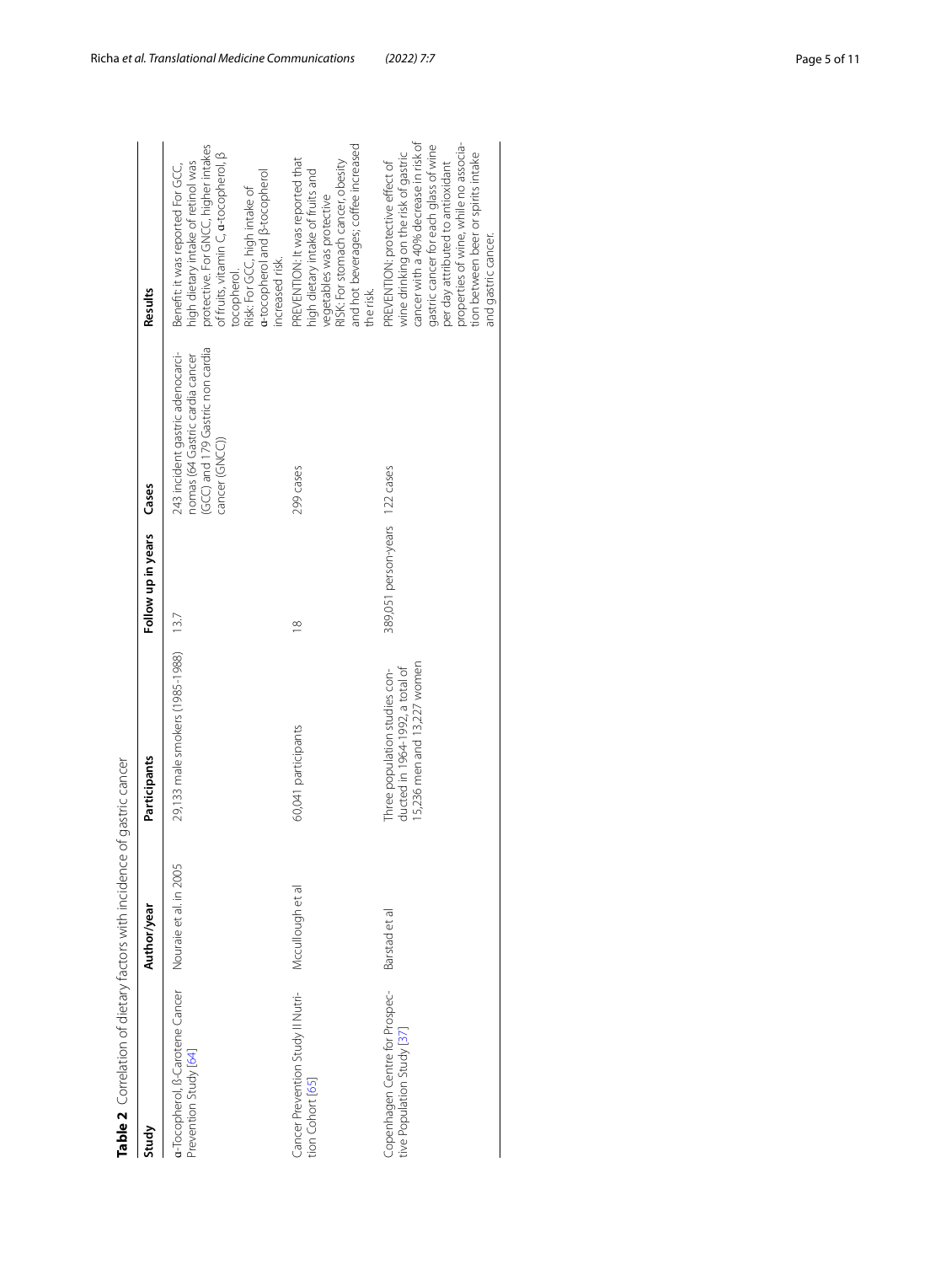| Table 2 (continued)                                                         |                                                               |                                                                                                    |                    |                                                      |                                                                                                                                                                                                                                                                                                                                                                  |
|-----------------------------------------------------------------------------|---------------------------------------------------------------|----------------------------------------------------------------------------------------------------|--------------------|------------------------------------------------------|------------------------------------------------------------------------------------------------------------------------------------------------------------------------------------------------------------------------------------------------------------------------------------------------------------------------------------------------------------------|
| Study                                                                       | Author/year                                                   | Participants                                                                                       | Follow up in years | Cases                                                | Results                                                                                                                                                                                                                                                                                                                                                          |
| European Prospective Investiga-<br>tion into Cancer and Nutrition<br>(EPIC) | Buckland et al. [66]                                          | 485,044 subjects (144,577 men)<br>aged 35-70 y from 10 European<br>countries                       | 8.9                | 449 validated incident GC cases                      | significant reduction in the risk of<br>PREVENTION: Greater adherence<br>to an rMED is associated with a<br>incident GC.                                                                                                                                                                                                                                         |
|                                                                             | Duell et al. [67]                                             |                                                                                                    |                    | 444 cases of first primary gastric<br>adenocarcinoma | not associated with increased risk to<br>of alcohol amounts (< 60 g/d) were<br>PREVENTION: Lower consumption<br>baseline was positively associated<br>light) alcohol consumption (260<br>RISK: Heavy (compared with very<br>compared with 0.1-4.9 g/d) at<br>gastric cancer.<br>with GC risk.                                                                    |
|                                                                             | Gonza'lez et al. 2006 [68]                                    | 521,457 men and women aged<br>35-70 years in 10 European<br>countries                              | 6.5                | 330 gastric adenocarcinoma                           | was statistically significantly associ-<br>ated with intakes of total meat, red<br>RISK: Gastric non-cardia cancer risk<br>meat, and processed meat.                                                                                                                                                                                                             |
|                                                                             | EPIC-EURGAST STUDY [69]                                       | 477,312                                                                                            | $\equiv$           | 683 gastric adenocarcinoma                           | PREVENTION: They found an inverse<br>and risk of cardia cancer. Fresh fruit<br>protect against diffuse and cardia<br>of the diffuse type and an inverse<br>and citrus fruit consumption may<br>association between total intake<br>risk, between fresh fruit and risk<br>association between citrus fruit<br>of vegetables and fruit and GC<br>GC, respectively. |
|                                                                             | Jakszyn et al. [70], 2006                                     | 521,457 individuals                                                                                | 6.6                | 314 cases                                            | non-cardia cancer risk but not with<br>dietary intake of nitrosodimethyl-<br>formation of nitroso compounds<br>amine (NDMA) and endogenous<br>was significantly associated with<br>cardia cancer.                                                                                                                                                                |
| Hisayama Study                                                              | $[71]$<br>Zamora-Ros et al. 2012<br>Miyazaki et al. 2012 [72] | pean countries, aged 35-74 years<br>36,037 individuals from 10 Euro-<br>2467, age 40 years or more | $\overline{4}$     | 93 cases                                             | progressively with increasing levels<br>incidence of gastric cancer rose<br>The age- and sex-adjusted<br>of dietary vitamin A                                                                                                                                                                                                                                    |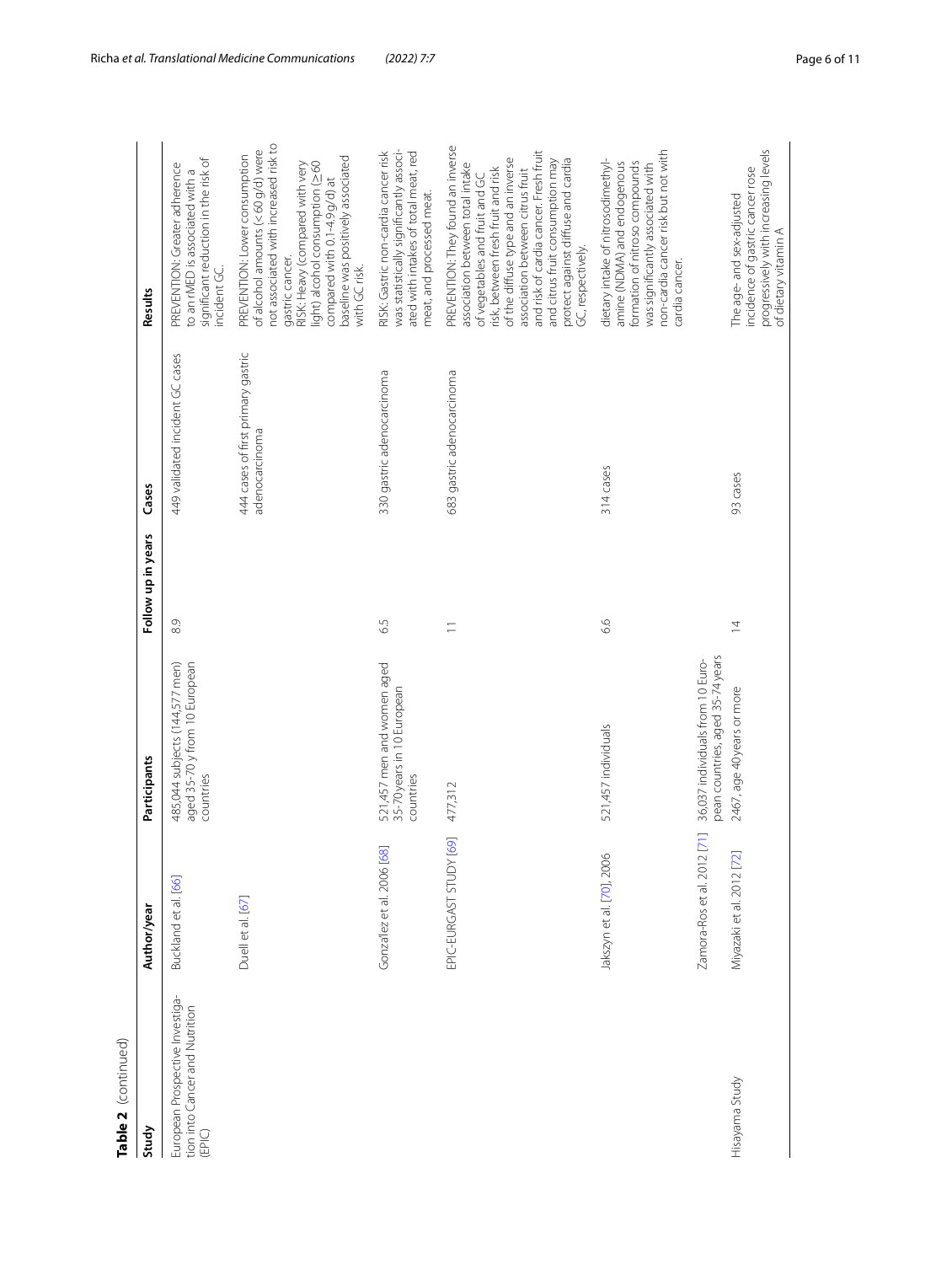| Table 2 (continued)                                                                                |                            |                                                           |                    |                          |                                                                                                                                                                                                                                                                                                                                |
|----------------------------------------------------------------------------------------------------|----------------------------|-----------------------------------------------------------|--------------------|--------------------------|--------------------------------------------------------------------------------------------------------------------------------------------------------------------------------------------------------------------------------------------------------------------------------------------------------------------------------|
| Study                                                                                              | Author/year                | Participants                                              | Follow up in years | Cases                    | Results                                                                                                                                                                                                                                                                                                                        |
| Hisayama Study                                                                                     | Shikata et al. [73], 2006  | 2476 subjects aged 40 years or<br>$rac{1}{\alpha}$        | $\overline{4}$     | 93 cases                 | bacter pylori infection with atrophic<br>high dietary salt intake is a signifi-<br>cant risk factor for gastric cancer;<br>strong in the presence of Helico-<br>gastritis.                                                                                                                                                     |
| Hokkaido Study                                                                                     | Khan et al. [74], 2004     | 1524 men and 1634 women sepa-<br>rately aged 40 and over. | 2.5                | 379 cases                | appeared related to an elevated risk<br>associated with lower risk for stom-<br>soup and pickled vegetables were<br>For men, two dietary factors, miso<br>ach and colorectal cancer respec-<br>namely salty confectionery, black<br>tively. For women, three factors,<br>tea, and carbonated drink/juice<br>of stomach cancer. |
| Kaunas Rotterdam Intervention<br>Heart Disease Prevention Study<br>Study & Multifactorial Ischemic | Everatt et al. [75], 2012  | 7150 men in Kaunas, Lithuania                             | 30                 | 185 gastric cancer cases | gastric cancer in this cohort was not<br>Although an association with heavy<br>wine consumption was observed,<br>the effect of exposure to acetal-<br>dehyde on the development of<br>confirmed                                                                                                                                |
| Korean MultiCenter Cancer Cohort Ko et al. [76], 2013                                              |                            | 19,688                                                    | 25 years           | 166 gastric cancer cases | with a high soybean/tofu intake had<br>the reduction was not statistically<br>a lower risk of gastric cancer, but<br>cancer risk among women. Men<br>soybean/tofu intake and gastric<br>inverse association between<br>significant                                                                                             |
| Miyako Study                                                                                       | Murata et al. [77] 2010    | 6830                                                      | 8.9 years          | 87 gastric cancer        | the HR for stomach cancer in males<br>with high salt intake was 2.05 (95%<br>Cl:1.25 - 3.38), but not in women                                                                                                                                                                                                                 |
| Netherlands Cohort Study                                                                           | Steevens et al. [78], 2011 | 120,852                                                   | 16.3 years         | 156 GCA, 460 GNCA cases  | Significant inverse associations were<br>nversely associated with GCA risk<br>observed for Brassica vegetables<br>and GCA risk. Citrus fruits were                                                                                                                                                                             |

|   | ٠ |
|---|---|
|   | ì |
|   |   |
|   |   |
|   |   |
|   |   |
|   |   |
|   |   |
|   |   |
|   |   |
|   |   |
|   |   |
|   |   |
|   |   |
|   |   |
|   |   |
|   |   |
|   |   |
|   |   |
| c |   |
|   |   |
|   |   |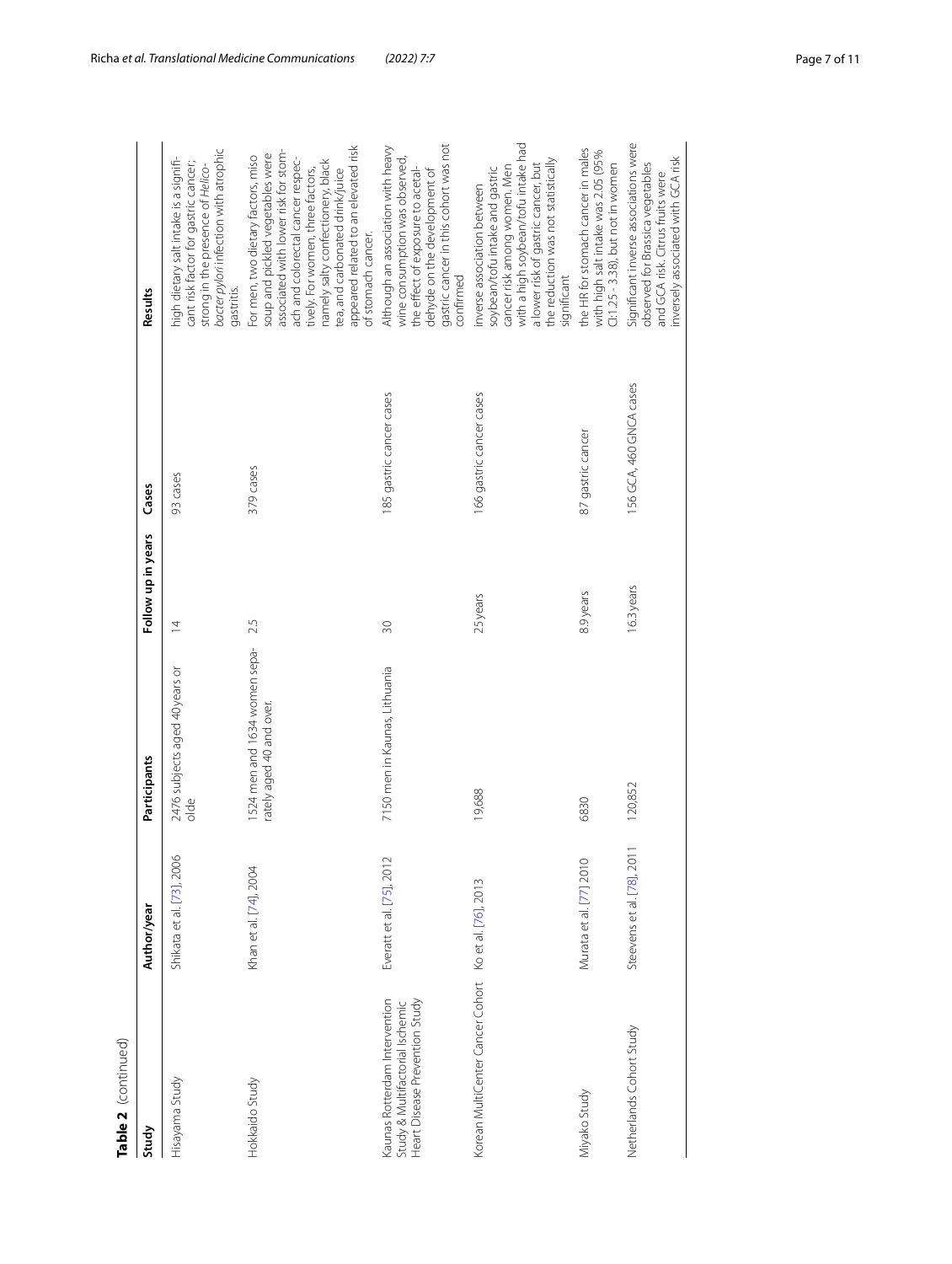| Table 2 (continued)                          |                             |                                                        |                    |                                                                                                                                      |                                                                                                                                                                                                                                                                                                                                                                                                           |
|----------------------------------------------|-----------------------------|--------------------------------------------------------|--------------------|--------------------------------------------------------------------------------------------------------------------------------------|-----------------------------------------------------------------------------------------------------------------------------------------------------------------------------------------------------------------------------------------------------------------------------------------------------------------------------------------------------------------------------------------------------------|
| Study                                        | Author/year                 | Participants                                           | Follow up in years | Cases                                                                                                                                | Results                                                                                                                                                                                                                                                                                                                                                                                                   |
| NIH-AARP Diet and Health Study               | O'Doherty et al. [79], 2012 | 218,854 participants                                   | 40 years           | 191 gastric cardia adenocarcino-<br>mas and 125 gastric non-cardia<br>adenocarcinomas                                                | associated with adenocarcinomas of<br>with gastric cardia adenocarcinoma<br>:highest (≥35 kg/m(2)) vs referent<br>18.5- < 25 kg/m(2) Waist circumfer-<br>ence was also positively associated<br>risk. In contrast, the majority of the<br>anthropometric variables were not<br>Overall obesity (BMI) was posi-<br>tively associated with gastric<br>cardia adenocarcinoma risk<br>the gastric non-cardia. |
| Shanghai Cohort Study                        | Moy et al. [80], 2010       | 18,244                                                 | 20years            | 391 incident gastric cancer cases                                                                                                    | experienced a statistically significant<br>increase in risk of gastric cancer (HR,<br>Ever smokers experienced a statisti-<br>cally significant increased risk of<br>gastric cancer. Heavy drinkers<br>1.46; 95% CI, 1.05-2.04)                                                                                                                                                                           |
| Shanghai Women's and Men's<br>Health Studies | Epplein et al. [14], 2010   | 74,942 women aged 40-70 years<br>61,500 men aged 40–74 | 8 years            | $(n = 206)$ and the Shanghai Men's<br>Shanghai Women's Health Study<br>incident distal gastric cancers<br>Health Study ( $n = 132$ ) | with increased intake of vegetables.<br>cancer but no association was seen<br>found between gastric cancer risk<br>For women, no associations were<br>and the highest intake of fruits or<br>fruit intake was associated with<br>vegetables. For men, increased<br>decreased risk of distal gastric                                                                                                       |
|                                              |                             |                                                        |                    |                                                                                                                                      |                                                                                                                                                                                                                                                                                                                                                                                                           |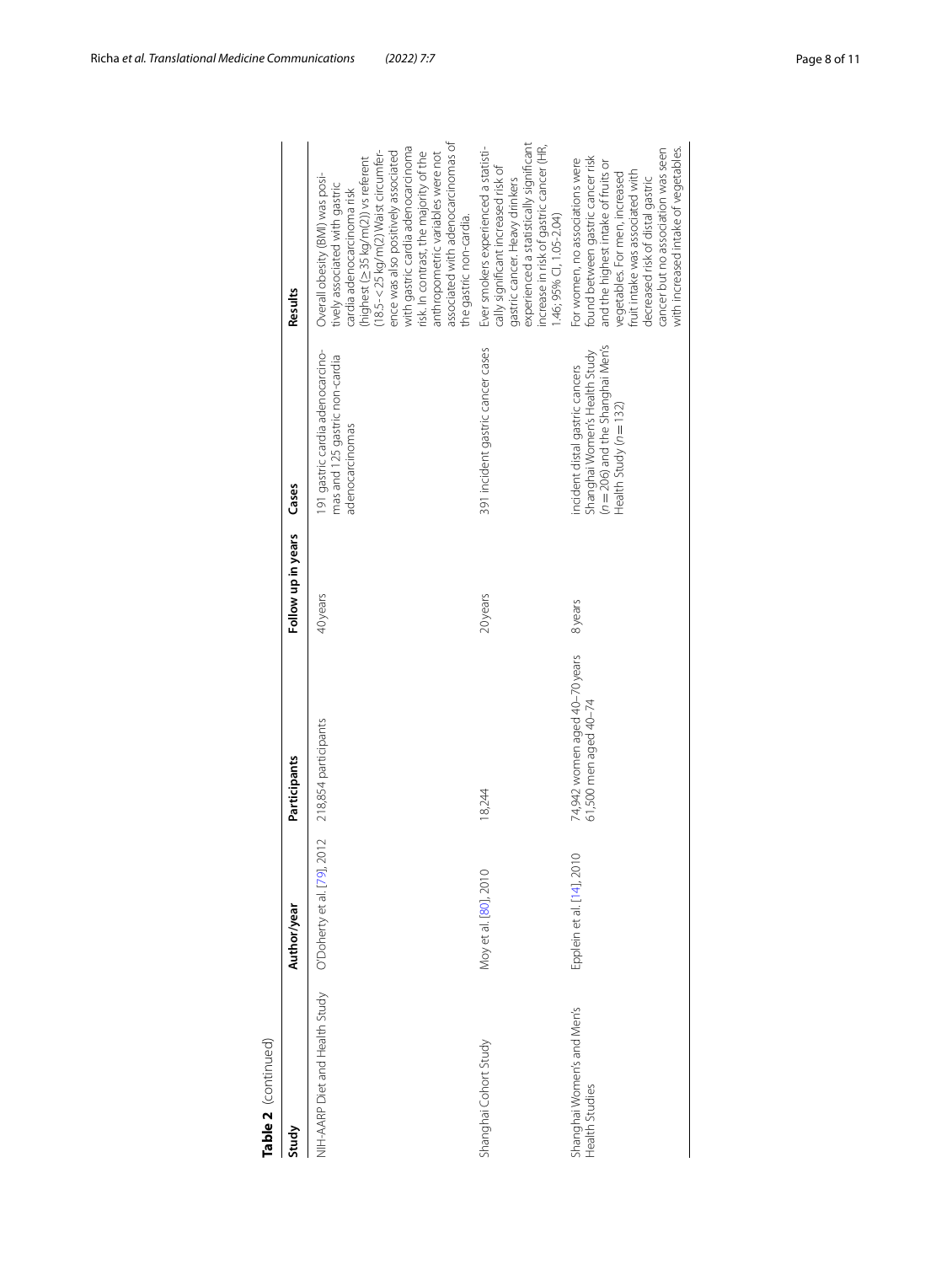The anticancer activity of capsaicin is attained through several mechanisms including cell cycle arrest, activation of apoptosis, inhibition of metastasis and invasion and dysregulation of signifcant pathways involved in growth and metabolism. Thus, capsaicin has appeared to modify the outflow of a few qualities associated with malignancy cell survival, development capture, angiogenesis and metastasis [[81\]](#page-10-29). Curcumin is also known to inhibit gastric cancer. Curcumin caused the induction of apoptosis and loss of MMP in SGC-7901 gastric cancer cell line via the inactivation of mito-KTAP. Curcumin is found to play important roles such as suppressing the transition of cells from G (1) to S phase to inhibit invasion and cell proliferation of gastric cancer cells. In addition to suppressing cell proliferation, it has been reported that curcumin is responsible for the down-regulation of mRNA and protein expression of cyclin D1 [\[22](#page-9-39)]. Formononetin isolated from red clover has many efects such as antioxidant, vasorelaxant, anti-infammatory, neuroprotective and also possesses anticancer efects by regulating estrogen receptors and mitogen-activated protein kinase pathway [[82\]](#page-10-30). Based on traditional Chinese Medicine, Jianpi Yangzheng Xiaozheng Decoction (JPYZXZ) is an empirical compound prescription. JPYZXZ, has been found to prolong and improve the quality of gastric cancer patients because it is "Qi-invigorating, spleen-strengthening and stasis-removing." Nevertheless, it is still unclear how the compound acts specifcally as an antitumor agent [\[83\]](#page-10-31).

### **Conclusion**

The current decade has seen an expanding interest in the trajectory for prognosis of gastric cancer  $[84]$  $[84]$ . The inclusion of dietary regimens in cancer prevention for general well being is gaining attention. There is a plethora of literature on the role of diet and dietary habits in the occurrence of gastric cancer [\[85](#page-10-33)[–87\]](#page-10-34). Recently studies have demonstrated the benefciary role of dietary intake in prevention of gastric carcinogenesis [[88–](#page-10-35)[90](#page-10-36)].

Dietary products have been an unsurpassed source of cancer drugs in the modern era of drug discovery. These natural products, their derivatives and analogues based on these drugs constitute an arsenal against various types of neoplasms. They are capable of modulating cancer microenvironment and diverse cell signaling cascades; thus, playing a major role in combating cancer. These compounds are found to be effective against several signaling pathways, mainly cell death pathways (apoptosis and autophagy) and embryonic developmental pathways (Notch pathway, Wnt pathway and Hedgehog pathway). The historical record is strong, but what is the current impact of natural products in the discovery and development of cancer drugs, and importantly what are the prospects for natural products to be a valuable source

of future agents is still a road less traveled. Yet there is a need to elucidate the potential efficacy of outlying mechanisms and other associations/cross-connections to discover amicable and sustainable methods for cancer prevention. However; we consider that a cautiously optimistic approach is required to assess the risk-beneft profle of this medication in the disease progression.

This analysis demonstrates that there are a multitude of potential risk factors and protective elements for stomach cancer that can be established in our diet. Our fndings can have signifcant public health implications in terms of gastric cancer prevention, as well as offer insight into future cohort studies and clinical trial design.

#### **Acknowledgements**

None.

#### **Authors' contributions**

Dr. Richa: Substantial contributions to the conception or design of the work; or the acquisition, analysis, or interpretation of data for the work. Drafting the work or revising it critically for important intellectual content. Final approval of the version to be published. Dr. Neha:Substantial contributions to the conception or design of the work; or the acquisition, analysis, or interpretation of data for the work. Drafting the work or revising it critically for important intellectual content. Dr. Geetanjali Sageena: manuscript submission, peer review, and publication process. The author(s) read and approved the fnal manuscript.

## **Funding**

No funding granted.

#### **Availability of data and materials**

Not applicable.

#### **Declarations**

#### **Ethics approval and consent to participate** Not applicable.

#### **Consent for publication**

Not applicable.

#### **Competing interests**

The authors declare that they have no competing interests.

#### **Author details**

<sup>1</sup> Department of Radiation Oncology, Lady Hardinge Medical College and Smt. Sucheta Kriplani Hospital, New Delhi, India. <sup>2</sup> Department of Environmental Studies, Keshav Mahavidyalaya, University of Delhi, New Delhi, India.

#### Received: 27 August 2021 Accepted: 22 February 2022 Published online: 01 April 2022

#### **References**

- <span id="page-8-0"></span>Cancer today. Global Cancer Observatory. Available from: [https://gco.iarc.](https://gco.iarc.fr/today/data/factsheets/cancers/7-Stomach-fact-sheet) [fr/today/data/factsheets/cancers/7-Stomach-fact-sheet.](https://gco.iarc.fr/today/data/factsheets/cancers/7-Stomach-fact-sheet)
- <span id="page-8-1"></span>2. Stomach (gastric) cancer key statistics. American Cancer Society. Available from: [http://www.cancer.org/cancer/stomachcancer/detailedguide/](http://www.cancer.org/cancer/stomachcancer/detailedguide/stomach-cancer-key-statistics) [stomach-cancer-key-statistics.](http://www.cancer.org/cancer/stomachcancer/detailedguide/stomach-cancer-key-statistics)
- <span id="page-8-3"></span>3. Shah SK, et al. Dietary Risk Factors Associated with Development of Gastric Cancer in Nepal: a Hospital-Based Case-Control Study. Gastroenterol Res Pract. 2020;2020:1–8.<https://doi.org/10.1155/2020/5202946>.
- <span id="page-8-2"></span>4. Bertuccio P, Alicandro G, Rota M, Pelucchi C, Bonzi R, Galeone C, et al. Citrus fruit intake and gastric cancer: the stomach cancer pooling (StoP) project consortium. Int J Cancer. 2019;144(12):2936–44.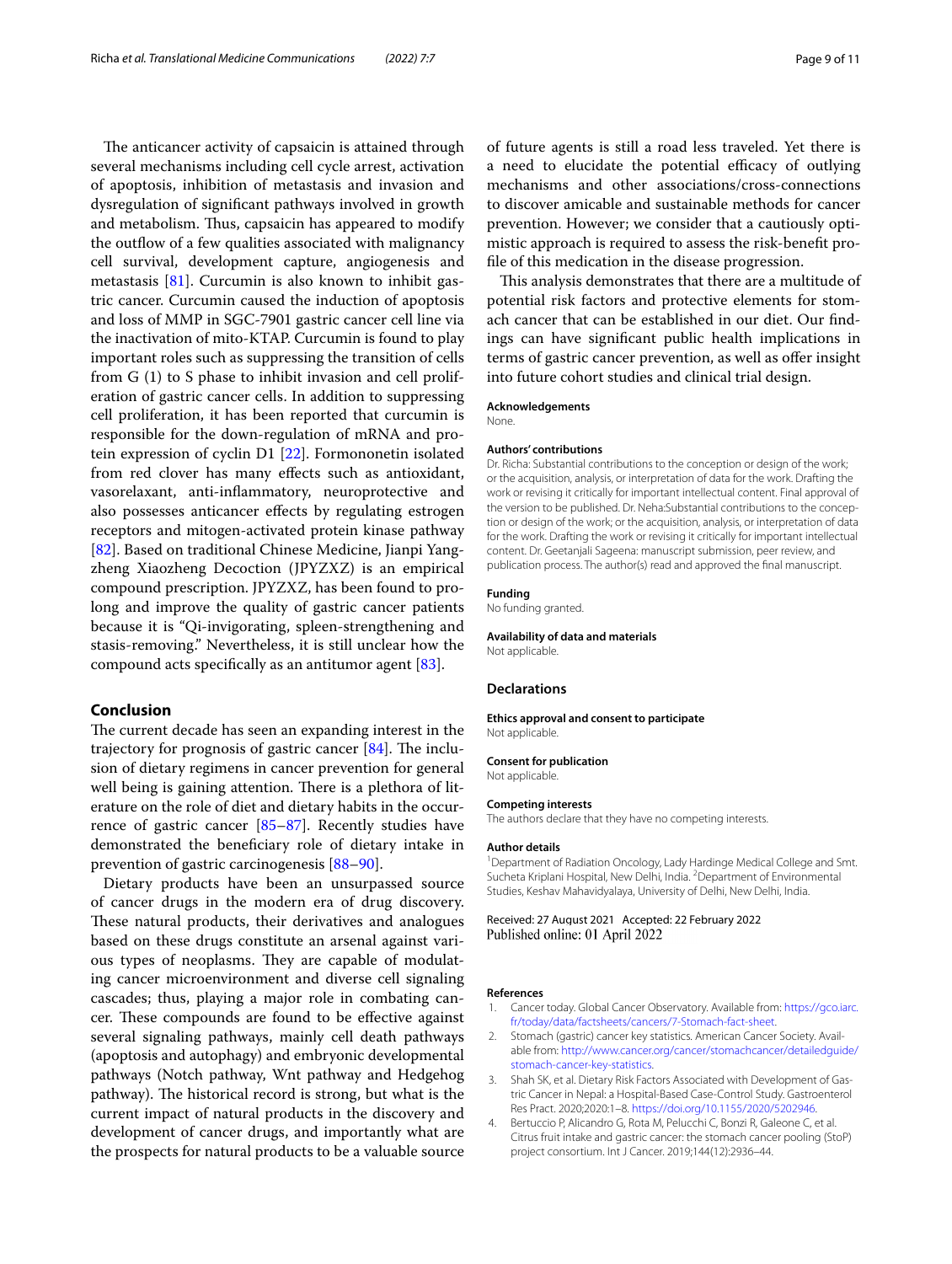- <span id="page-9-0"></span>5. Foschi R, Pelucchi C, Maso LD, Rossi M, Levi F, Talamini R, et al. Citrus fruit and cancer risk in a network of case–control studies. Cancer Causes Control. 2009;21(2):237–42.
- <span id="page-9-1"></span>6. Bae J-M, Lee EJ, Guyatt G. Citrus fruit intake and stomach cancer risk: a quantitative systematic review. Gastric Cancer. 2008;11(2):127.
- <span id="page-9-2"></span>7. Zhang J, Wu D, Vikash, Song J, Wang J, Yi J, et al. Hesperetin induces the apoptosis of gastric Cancer cells via activating mitochondrial pathway by increasing reactive oxygen species. Dig Dis Sci. 2015;60(10):2985–95.
- 8. Bao L, Liu F, Guo H-B, Li Y, Tan B-B, Zhang W-X, et al. Naringenin inhibits proliferation, migration, and invasion as well as induces apoptosis of gastric cancer SGC7901 cell line by downregulation of AKT pathway. Tumor Biol. 2016;37(8):11365–74.
- <span id="page-9-3"></span>9. Kim M-J, Park HJ, Hong MS, Park H-J, Kim M-S, Leem K-H, et al. Citrus Reticulata Blanco induces apoptosis in human gastric cancer cells SNU-668. Nutr Cancer. 2005;51(1):78–82.
- <span id="page-9-4"></span>10. Erlund I, Silaste M, Alfthan G, Rantala M, Kesäniemi Y, Aro A. Plasma concentrations of the favonoids hesperetin, naringenin and quercetin in human subjects following their habitual diets, and diets high or low in fruit and vegetables. Eur J Clin Nutr. 2002;56(9):891–8.
- <span id="page-9-5"></span>11. Jenab M, Riboli E, Ferrari P, Sabate J, Slimani N, Norat T, et al. Plasma and dietary vitamin C levels and risk of gastric cancer in the European prospective investigation into cancer and nutrition (EPIC-EURGAST). Carcinogenesis. 2006;27(11):2250–7.
- <span id="page-9-6"></span>12. Hoang BV, Lee J, Choi IJ, Kim Y-W, Ryu KW, Kim J. Efect of dietary vitamin C on gastric cancer risk in the Korean population. World J Gastroenterol. 2016;22(27):6257.
- <span id="page-9-7"></span>13. Pelucchi C, Tramacere I, Bertuccio P, Tavani A, Negri E, Vecchia CL. Dietary intake of selected micronutrients and gastric cancer risk: an Italian casecontrol study. Ann Oncol. 2009;20(1):160–5.
- <span id="page-9-8"></span>14. Epplein M, Shu XO, Xiang YB, Chow WH, Yang G, Li HL, et al. Fruit and vegetable consumption and risk of distal gastric cancer in the Shanghai women's and men's health studies. Am J Epidemiol. 2010;172:397–406.
- <span id="page-9-9"></span>15. Kong P, Cai Q, Geng Q, Wang J, Lan Y, Zhan Y, et al. Vitamin intake reduce the risk of gastric cancer: meta-analysis and systematic review of randomized and observational studies. PLoS One. 2014;9(12):e116060.
- 16. Kim HJ, Kim MK, Chang WK, Choi HS, Choi BY, Lee SS. Efect of nutrient intake and helicobacter pylori infection on gastric cancer in Korea: a case-control study. Nutr Cancer. 2005;52(2):138–46.
- <span id="page-9-10"></span>17. Botterweck AAM, Brandt PAVD, Goldbohm RA. Vitamins, carotenoids, dietary fber, and the risk of gastric carcinoma. Cancer. 2000;88(4):737–48.
- <span id="page-9-11"></span>18. Kasote DM. Flaxseed phenolics as natural antioxidants. Int Food Res J. 2013;20(1):27.
- 19. Parhiz H, Roohbakhsh A, Soltani F, Rezaee R, Iranshahi M. Antioxidant and anti-infammatory properties of the citrus favonoids hesperidin and hesperetin: an updated review of their molecular mechanisms and experimental models. Phytother Res. 2015;29(3):323–31.
- <span id="page-9-12"></span>20. Paliwal R, Paliwal SR. Phytochemical bioactives in chemoprevention. In: Advances in nanochemoprevention. Singapore: Springer; 2020. p. 9–28.
- <span id="page-9-13"></span>21. Erlund I. Review of the favonoids quercetin, hesperetin, and naringenin. Dietary sources, bioactivities, bioavailability, and epidemiology. Nutr Res. 2004;24(10):851–74.
- <span id="page-9-39"></span>22. Wang H, Zhang D, Ge M, Li Z, Jiang J, Li Y. Formononetin inhibits enterovirus 71 replication by regulating COX-2/PGE2 expression. Virol J. 2015;12(1):1–0.
- 23. Miler M, Živanović J, Ajdžanović V, Oreščanin-Dušić Z, Milenković D, Konić-Ristić A, et al. Citrus favanones naringenin and hesperetin improve antioxidant status and membrane lipid compositions in the liver of oldaged Wistar rats. Exp Gerontol. 2016;84:49–60.
- <span id="page-9-14"></span>24. Ge S, Duo L, Wang J, Yang J, Li Z, Tu Y. A unique understanding of traditional medicine of pomegranate, Punica granatum L. and its current research status. J Ethnopharmacol. 2021;271:113877.
- <span id="page-9-15"></span>25. Testai L, Calderone V. Dietary polyphenols for active and healthy ageing. In: Nutrients and nutraceuticals for active & healthy ageing. Singapore: Springer; 2020. p. 147–66.
- <span id="page-9-16"></span>26. Scalbert A, Zamora-Ros R. Bridging evidence from observational and intervention studies to identify favonoids most protective for human health. Am J Clin Nutr. 2015;101(5):897–8.
- <span id="page-9-17"></span>27. Hua X, Yu L, You R, Yang Y, Liao J, Chen D, et al. Association among dietary favonoids, favonoid subclasses and ovarian cancer risk: a meta-analysis. PLoS One. 2016;11(3):e0151134.
- <span id="page-9-18"></span>28. Zhou Y, Zheng J, Li Y, Xu DP, Li S, Chen YM, et al. Natural polyphenols for prevention and treatment of cancer. Nutrients. 2016;8(8):515.
- <span id="page-9-19"></span>29. Ferro A, Costa AR, Morais S, Bertuccio P, Rota M, Pelucchi C, et al. Fruits and vegetables intake and gastric cancer risk: a pooled analysis within the stomach cancer pooling project. Int J Cancer. 2020;147(11):3090–101.
- <span id="page-9-20"></span>30. Lunet N, Lacerda-Vieira A, Barros H. Fruit and vegetables consumption and gastric cancer: a systematic review and Meta-analysis of cohort studies. Nutr Cancer. 2005;53(1):1–10.
- <span id="page-9-21"></span>31. Gupta P, Wright SE, Kim S-H, Srivastava SK. Phenethyl isothiocyanate: a comprehensive review of anti-cancer mechanisms. Biochim Biophys Acta. 2014;1846(2):405–24.
- <span id="page-9-22"></span>32. Morrison MEW, Joseph JM, Mccann SE, Tang L, Almohanna HM, Moysich KB. Cruciferous vegetable consumption and stomach cancer: a casecontrol study. Nutr Cancer. 2019;72(1):52–61.
- <span id="page-9-23"></span>33. Stefani ED, Correa P, Boffetta P, Deneo-Pellegrini H, Ronco AL, Mendilaharsu MA. Dietary patterns and risk of gastric cancer: a case-control study in Uruguay. Gastric Cancer. 2004;7(4):211–20.
- <span id="page-9-24"></span>34. Larsson SC, Bergkvist L, Näslund I, Rutegård J, Wolk A. Vitamin a, retinol, and carotenoids and the risk of gastric cancer: a prospective cohort study. Am J Clin Nutr. 2007;85(2):497–503.
- <span id="page-9-25"></span>35. Jenab M, Riboli E, Ferrari P, Friesen M, Sabate J, Norat T, et al. Plasma and dietary carotenoid, retinol and tocopherol levels and the risk of gastric adenocarcinomas in the European prospective investigation into cancer and nutrition. Br J Cancer. 2006;95(3):406–15.
- <span id="page-9-26"></span>36. Persson C, Sasazuki S, Inoue M, Kurahashi N, Iwasaki M, Miura T, et al. Plasma levels of carotenoids, retinol and tocopherol and the risk of gastric cancer in Japan: a nested case–control study. Carcinogenesis. 2008;29(5):1042–8.
- <span id="page-9-27"></span>37. Barstad B, Sørensen TIA, Tjønneland A, Johansen D, Becker U, Andersen IB, et al. Intake of wine, beer and spirits and risk of gastric cancer. Eur J Cancer Prev. 2005;14(3):239–43.
- <span id="page-9-28"></span>38. Brenner H, Rothenbacher D, Bode G, Adler G. Inverse graded relation between alcohol consumption and active infection with Hellcobacter pylori. Am J Epidemiol. 1999;149(6):571–6.
- 39. Uemura N, Okamoto S, Yamamoto S, Matsumura N, Yamaguchi S, Yamakido M, et al. Helicobacter pylori infection and the development of gastric cancer. N Engl J Med. 2001;345(11):784–9.
- <span id="page-9-29"></span>40. Polk DB, Peek RM. Helicobacter pylori: gastric cancer and beyond. Nat Rev Cancer. 2010;10(6):403–14.
- <span id="page-9-30"></span>41. Damianaki A, Bakogeorgou E, Kampa M, Notas G, Hatzoglou A, Panagiotou S, et al. Potent inhibitory action of red wine polyphenols on human breast cancer cells. J Cell Biochem. 2000;78(3):429–41.
- 42. Sgambato A, Ardito R, Faraglia B, Boninsegna A, Wolf FI, Cittadini A. Resveratrol, a natural phenolic compound, inhibits cell proliferation and prevents oxidative DNA damage. Mutat Res. 2001;496(1-2):171–80.
- 43. He S, Sun C, Pan Y. Red wine polyphenols for cancer prevention. Int J Mol Sci. 2008;9(5):842–53.
- <span id="page-9-31"></span>44. Kraft TE, Parisotto D, Schempp C, Eferth T. Fighting cancer with red wine? Molecular mechanisms of resveratrol. Crit Rev Food Sci Nutr. 2009;49(9):782–99.
- <span id="page-9-32"></span>45. Yance DR Jr, Sagar SM. Targeting angiogenesis with integrative cancer therapies. Integr Cancer Ther. 2006;5(1):9–29.
- <span id="page-9-33"></span>46. Stojanovic J, Giraldi L, Arzani D, Pastorino R, Biondi A, Persiani R, et al. Adherence to Mediterranean diet and risk of gastric cancer: results of a case–control study in Italy. Eur J Cancer Prev. 2017;26(6):491–6.
- <span id="page-9-34"></span>47. Praud D, Bertuccio P, Bosetti C, Turati F, Ferraroni M, Vecchia CL. Adherence to the Mediterranean diet and gastric cancer risk in Italy. Int J Cancer. 2013;134(12):2935–41.
- <span id="page-9-35"></span>48. González CA, Buckland G. The Mediterranean diet and gastric cancer. In: The Mediterranean diet; 2015. p. 417–25.
- <span id="page-9-36"></span>49. D'Elia L, et al. Dietary salt intake and risk of gastric cancer. In: Zappia V, et al., editors. Advances in nutrition and cancer, vol. 159. Berlin Heidelberg: Springer; 2014. p. 83–95. [https://doi.org/10.1007/](https://doi.org/10.1007/978-3-642-38007-5_6) [978-3-642-38007-5\\_6.](https://doi.org/10.1007/978-3-642-38007-5_6)
- <span id="page-9-37"></span>50. Ren J-S, et al. Pickled food and risk of gastric cancer—a systematic review and meta-analysis of English and Chinese literature. Cancer Epidemiol Biomarkers Prev. 2012;21(6):905–15. [https://doi.org/10.1158/1055-9965.](https://doi.org/10.1158/1055-9965.EPI-12-0202) [EPI-12-0202.](https://doi.org/10.1158/1055-9965.EPI-12-0202)
- <span id="page-9-38"></span>51. Fritz W, Soós K. Smoked food and cancer. In: Forum of nutrition foreign substances and nutrition; 1980. p. 57–64.